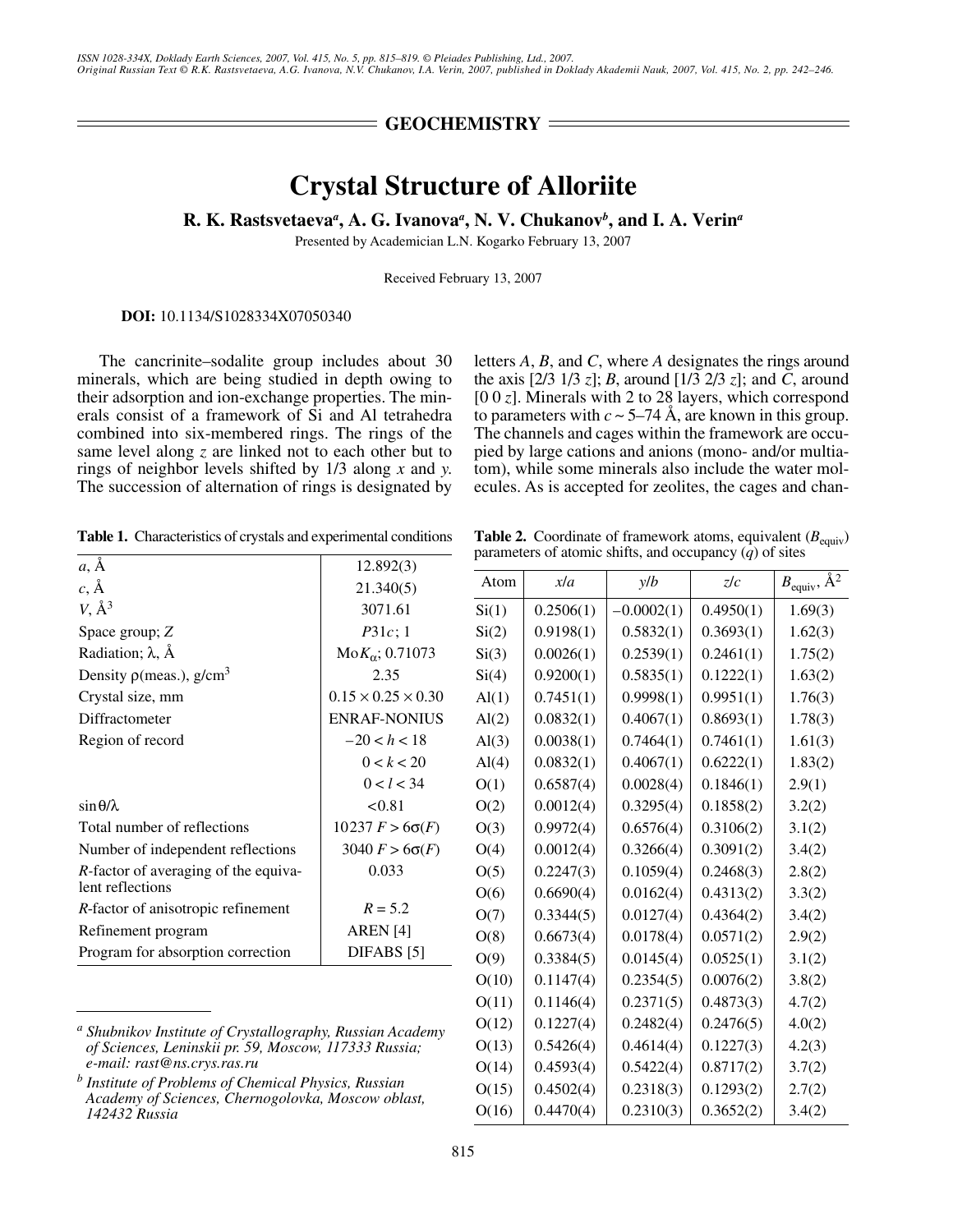| Atom                 | xla              | y/b              | z/c         | q            | $B_{\text{eq}}, \overline{A^2}$ |
|----------------------|------------------|------------------|-------------|--------------|---------------------------------|
| Ca(1a)               | 0.6667           | 0.3334           | 0.1400(1)   | 0.80(2)      | 3.31(4)                         |
| Ca(1b)               | 0.6667           | 0.3334           | 0.1048(3)   | 0.20(2)      | 2.2(1)                          |
| Ca(2a)               | 0.6667           | 0.3334           | 0.3581(2)   | 0.75(2)      | 4.21(4)                         |
| Ca(2b)               | 0.6667           | 0.3334           | 0.3276(6)   | 0.25(3)      | 4.0(1)                          |
| Ca(3)                | $\boldsymbol{0}$ | $\boldsymbol{0}$ | 0.2059(6)   | 0.23(4)      | 4.69(9)                         |
| $\bf K$              | 0.2174(1)        | 0.4341(2)        | 0.3732(1)   | 0.72(2)      | 2.89(3)                         |
| Na(1)                | 0.2234(4)        | 0.4452(5)        | 0.3550(2)   | 0.28(3)      | 1.0(2)                          |
| Na(2)                | 0.2190(1)        | 0.4376(2)        | 0.1246(1)   | $\mathbf{1}$ | 2.5(1)                          |
| Na(3a)               | 0.4958(2)        | 0.5132(2)        | 0.2463(1)   | 0.81(2)      | 2.21(4)                         |
| Na(3b)               | 0.478(1)         | 0.529(1)         | 0.2574(5)   | 0.19(1)      | 2.8(2)                          |
| Na(4a)               | $-0.0008(2)$     | 0.4966(2)        | 0.4962(1)   | 0.80(1)      | 2.44(3)                         |
| Na(4b)               | 0.550(5)         | 0.487(6)         | $-0.008(3)$ | 0.20(1)      | 6.7(1)                          |
| Na(5)                | $\boldsymbol{0}$ | $\boldsymbol{0}$ | 0.2530(6)   | 0.77(3)      | 4.7(1)                          |
| Na(6a)               | $\boldsymbol{0}$ | $\boldsymbol{0}$ | 0.4993(6)   | 0.75(3)      | 4.4(1)                          |
| Na(6b)               | $\boldsymbol{0}$ | $\overline{0}$   | 0.443(1)    | 0.25(1)      | 4.2(3)                          |
| S(1a)                | 0.3334           | 0.6667           | 0.4675(1)   | 0.80(2)      | 3.80(5)                         |
| S(1b)                | 0.3334           | 0.6667           | 0.4847(5)   | 0.20(3)      | 1.6(2)                          |
| O(1a.1)              | 0.214(1)         | 0.609(1)         | 0.4428(7)   | 0.68(2)      | $3.7(1)$ *                      |
| O(1b.1)              | 0.207(2)         | 0.603(2)         | 0.474(1)    | 0.32(1)      | $3.7(2)*$                       |
| O(1.2)               | 0.6667           | 0.3334           | 0.046(1)    | 0.80(3)      | $3.9(1)$ *                      |
| S(2)                 | 0.3334           | 0.6667           | 0.2473(3)   | 0.70(1)      | 2.95(7)                         |
| O(2)                 | 0.2132(8)        | 0.600(1)         | 0.2234(6)   | 0.70(3)      | $3.5(1)$ *                      |
| S(3a)                | 0.3334           | 0.6667           | 0.0207(1)   | 0.75(2)      | 2.97(6)                         |
| O(3a.1)              | 0.2070(6)        | 0.6032(6)        | 0.0405(3)   | $\mathbf{1}$ | 4.75(7)                         |
| O(3a.2)              | 0.6667           | 0.3334           | 0.4493(9)   | 0.61(3)      | 5.1(3)                          |
| S(3b)                | 0.3334           | 0.6667           | 0.066(3)    | 0.25(1)      | $2.5(1)$ *                      |
| O(3b)                | 0.3334           | 0.6667           | 0.136(2)    | 0.25(1)      | 4.2(4)                          |
| ${\bf C}$            | 0.3334           | 0.6667           | 0.304(2)    | 0.31(4)      | 3.9(4)                          |
| $O_c$                | 0.236(2)         | 0.616(2)         | 0.297(1)    | 0.30(1)      | 5.3(2)                          |
| H <sub>2</sub> O(1a) | $\boldsymbol{0}$ | $\boldsymbol{0}$ | 0.3610(7)   | 0.75(5)      | $3.5(2)*$                       |
| H <sub>2</sub> O(1b) | $\boldsymbol{0}$ | $\boldsymbol{0}$ | 0.401(4)    | 0.25(2)      | $4.3(4)*$                       |
| H <sub>2</sub> O(2a) | $\boldsymbol{0}$ | $\boldsymbol{0}$ | 0.1217(7)   | 0.78(3)      | $4.6(3)*$                       |
| H <sub>2</sub> O(2b) | 0.067(3)         | 0.046(4)         | 0.114(1)    | 0.22(1)      | $3.6(2)*$                       |
| H <sub>2</sub> O(3)  | 0.611(4)         | 0.209(5)         | 0.240(1)    | 0.23(1)      | $3.5(2)*$                       |
| Cl                   | 0.6667           | 0.3334           | 0.240(1)    | 0.17(1)      | 4.96(8)                         |

**Table 3.** Coordinates of atoms, equivalent parameters  $(B_{\text{equiv}})$  of atomic shifts, and occupancy  $(q)$  of sites of intraframework atoms

Note:  $(*)$   $B_{\text{iso}}$ .

nels can be represented as polyhedra formed by centers of Si and Al tetrahedra. Two-layer (*AB*) minerals of the cancrinite group (cancrinite and its analogs with diverse additional anions) have a wide channel and compact cancrinite cages consisting of five and six four-membered rings. In the multilayer minerals, the wide channel is missing, but cancrinite cages are supplemented with larger cages and their combination. In particular, the liottite cage found in the liottite structure, which is composed of 17 six-membered and 6 fourmembered rings, can be combined with a cancrinite cage.

In this work, we studied alloriite, $<sup>1</sup>$  a new representa-</sup> tive of the cancrinite–sodalite group, found in the Sabatino volcanic complex (Latium, Italy)[1]. It is characterized by an 8-layer *ACACBCBC* package previously

<sup>1</sup> Considered and approved by the International Mineralogical Association Commission on New Minerals and Mineral Names on August 31, 2006.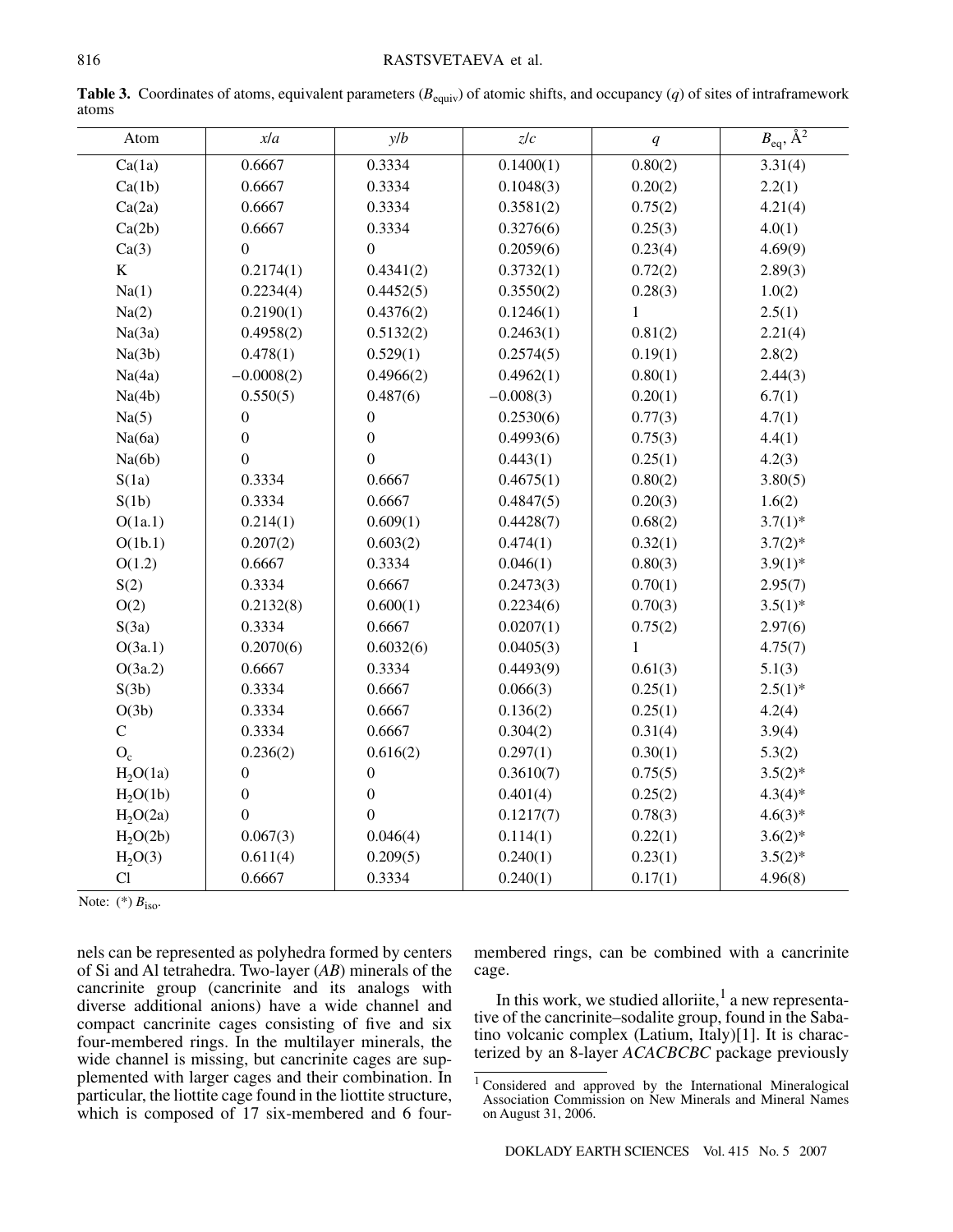found in the structure of afghanite from the Baikal region [2] and from Pitigliano, Tuscany [3]. The parameters of the trigonal unit cell and experimental conditions are shown in Table 1; the coordinate and heat parameters of atoms, in Tables 2 and 3; and some interatomic distances and characteristics of polyhedra, in Table 4.

The empirical formula based on microprobe analysis at  $Z = 1$  is as follows:

### $Na_{18,4}K_6Ca_{4,8}[(Si_{6,6}Al_{5,4})_4O_{96}][SO_4]_{4,8}Cl_{0,8}(CO_3)x(H_2O)y.$

X-ray analysis of alloriite revealed the ordering of Si and Al in the framework at the average distances  $\langle Si-O \rangle = 1.59-1.62$  and  $\langle Al-O \rangle = 1.70-1.73$  Å. The chemically determined predominance of Si over Al is indirectly confirmed by X-ray structure analysis (based on the average Al–O distances in tetrahedra): a significantly lower value (1.702 Å) recorded only in one Al tetrahedron can be related to partial substitution of Al for Si.

In the majority of cases, the sites of intraframework atoms are partially occupied with splitting and random occupation. Sites of Ca are allocated at the three-order axes and split into two subsites with occupancy of 0.8 and 0.2, respectively and an interatomic distance equal to 0.65–0.75 Å. All Na positions, except for Na(2), are also split into two subsites spaced at 0.4–1.2 Å and occupancy within 0.7–0.8 for the main sites and 0.3– 0.2 for additional subsites. Atoms of sulfur are allocated in a large liottite cage at axis 3 and *z* ~ 0, 0.25, and 0.5. Their sites, like those of the surrounding oxygen atoms, are also randomly occupied, while tetrahedron  $S(3)O_4$  has two orientations along axis 3.

Alloriite belongs to the afghanite structural type: columns consisting of cancrinite cages are extended along the coordinate axis  $[0 \ 0 \ z]$ , while liottite cages are alternated with cancrinite ones along the axis [1/3 2/3 *z*] (Fig. 1). The cancrinite columns of afghanite from Pitigliano [3] demonstrate alternation of –Ca–Cl–Ca– Cl…, while the studied sample from the Baikal region [2] is characterized by a slightly different composition  $(-Ca-C1-Ca-H<sub>2</sub>O...)$ . The Ca deficiency in allorite is filled with Na to form  $-Na-H_2O-Na-H_2O...$  columns (Fig. 2). Cancrinite cages alternating with the liottite cage also differ in composition: they contain  $Ca_4(H_2O)_2$  in the Baikal afghanite,  $Ca_4Cl_2$  in the Pitigliano afghanite [3], and  $Ca_4[(OH)_{1.6}Cl_{0.4}]$  in alloriite. The liottite cage is occupied by Na, K, and subordinate Ca linked by anionic groups. The anionic composition of the liottite cage is also different in these samples. In addition to sulfate groups [3], carbonate groups are present in the Baikal afghanite. Alloriite includes three types of anion groupings:  $SO_4$ ,  $CO_3$ , and possibly  $SO_3$  (Fig. 3). The pyramidal  $CO_3$  and  $SO_3$  groups are allocated in the central part of the liottite cage, and their cations randomly occupy two subsites spaced at 1.2 Å from each other with occupancy by 0.7S and 0.3C. Geometrically, the  $SO_3$  group can be fitted out to tetra-



Fig. 1. Framework of the alloriite structure: column of cancrinite cages around  $[0 \ 0 \ z]$  and column of alternating liottite and cancrinite cages around [1/3 2/3 *z*].

hedron by supplementing the C site randomly with oxygen atoms. However, when refining the mixed site  $(C + O)$ at complete occupancy, the value of the heat parameter turned out to be anomalously high. The  $SO<sub>3</sub>$  group is also allocated in the center of the liottite cage at random substitution for the  $SO_4$  group in the previously reported tounkite structure [6].

The Cl position is allocated in the cancrinite cage jammed between two liottite cages at axis 3 with occupancy 0.2. We identify the supplementary position around axis 3 with the oxygen atom of the hydroxyl group. The column of cancrinite cages also demonstrates splitting of the O site into two subsites located at and around the axis. We identified oxygen atoms as  $H_2O$  molecules and, to a lesser extent, as OH groups based on charge balance. It was taken into account that the substitution of a part of the framework oxygen atoms for OH groups is highly improbable owing to the predominance of Si over Al. This is also confirmed by the IR spectra indicating the absence of OH groups related to the framework cations. Based on X-ray structural analysis, we obtained the following crystallochemical formula (*Z* = 1): {Si<sub>26</sub>Al<sub>22</sub>O<sub>96</sub>}{(Na<sub>3.54</sub>Ca<sub>0.46</sub>)  $[(H<sub>2</sub>O)<sub>3.54</sub>(OH)<sub>0.46</sub>]\{(Na<sub>16.85</sub>K<sub>6</sub>Ca<sub>1.15</sub>)[(SO<sub>4</sub>)<sub>4</sub>(SO<sub>3</sub>,$  $CO<sub>3</sub>$ <sub>2</sub>]}{ $Ca<sub>4</sub>[(OH)<sub>1.6</sub>Cl<sub>0.4</sub>]$ }, where braces enclose the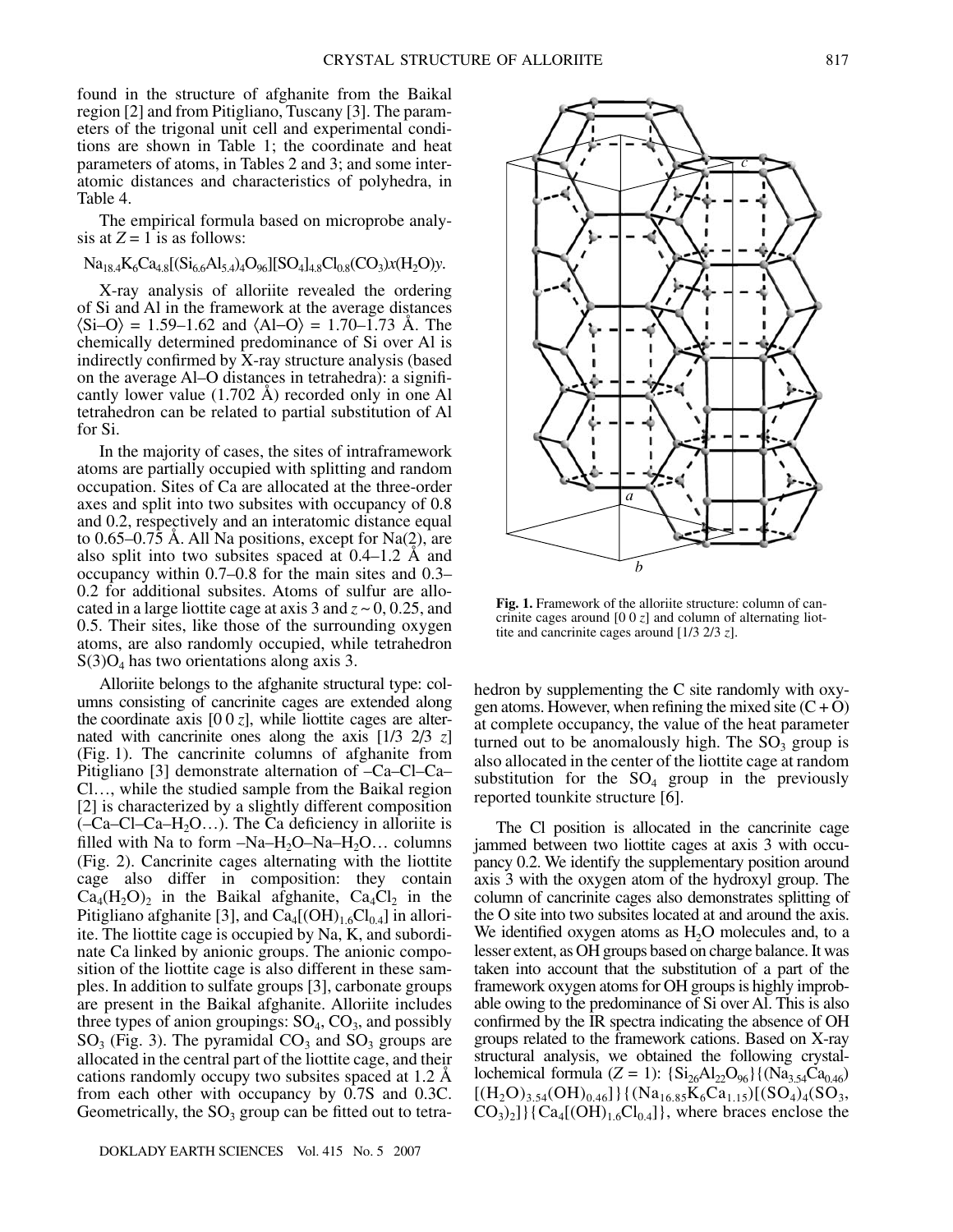

**Fig. 2.** Filling of columns of cancrinite cages by Na atoms (large balls) and  $H_2O$  molecules (small circles).

compositions of the framework, the column from cancrinite cages, the liottite cage, and the adjacent cancrinite cage, respectively.

Thus, we have established that, as compared to the previously studied afghanite samples, the structure of



**Fig. 3.** Filling of liottite cage by Na, K, and Ca atoms (circles),  $SO_4$  tetrahedra, triangular groups of  $SO_3$  (gray triangle), and  $CO<sub>3</sub>$  (black triangle).

the Na-rich hydrous mineral alloriite contains a new type of alternation of cations and anions in the columns of cancrinite cages. Presumably, the mineral also includes  $SO<sub>3</sub>$  groups among anionic groupings in the liottite cage.

| Site         | Composition $(Z = 1)$ | CN             | Cation-anion distance, A |          |      |
|--------------|-----------------------|----------------|--------------------------|----------|------|
|              |                       |                | Min                      | Max      | A    |
| Ca(1a)       | 1.6Ca                 | 6              | 2.427(4)                 | 2.836(1) | 2.63 |
| Ca(2a)       | 1.5Ca                 | 6              | 2.454(4)                 | 2.807(6) | 2.63 |
| K            | 4.3K                  | 6              | 2.67(1)                  | 2.903(5) | 2.79 |
| Na(2)        | $4.32$ Na + 1.68K     | 6              | 2.759(5)                 | 3.027(5) | 2.87 |
| Na(3a)       | $5.0$ Na + $0.5$ Ca   | 7              | 2.24(1)                  | 2.899(7) | 2.59 |
| Na(4a)       | $4.2$ Na + 0.6Ca      | 8              | 2.458(7)                 | 2.849(7) | 2.60 |
| Na(5)        | $1.54$ Na             | 8              | 2.30(2)                  | 2.80(2)  | 2.62 |
| Na(6a)       | $1.5$ Na              | 8              | 2.61(2)                  | 2.95(2)  | 2.68 |
| S(1a)        | 1.6S                  | $\overline{4}$ | 1.42(1)                  | 1.67(2)  | 1.48 |
| S(2)         | 1.4S                  | 3              | 1.43(1)                  | 1.43(1)  | 1.43 |
| S(3a)        | 1.5S                  | $\overline{4}$ | 1.47(1)                  | 1.52(2)  | 1.48 |
| S(3b)        | 0.5S                  | $\overline{4}$ | 1.50(7)                  | 1.51(2)  | 1.51 |
| $\mathsf{C}$ | 0.6C                  | 3              | 1.1(1)                   | 1.1(1)   | 1.1  |

**Table 4.** Composition of some sites and characteristics of their coordination polyhedra\*

Note: (\*) Weakly occupied sites of ligands were omitted.